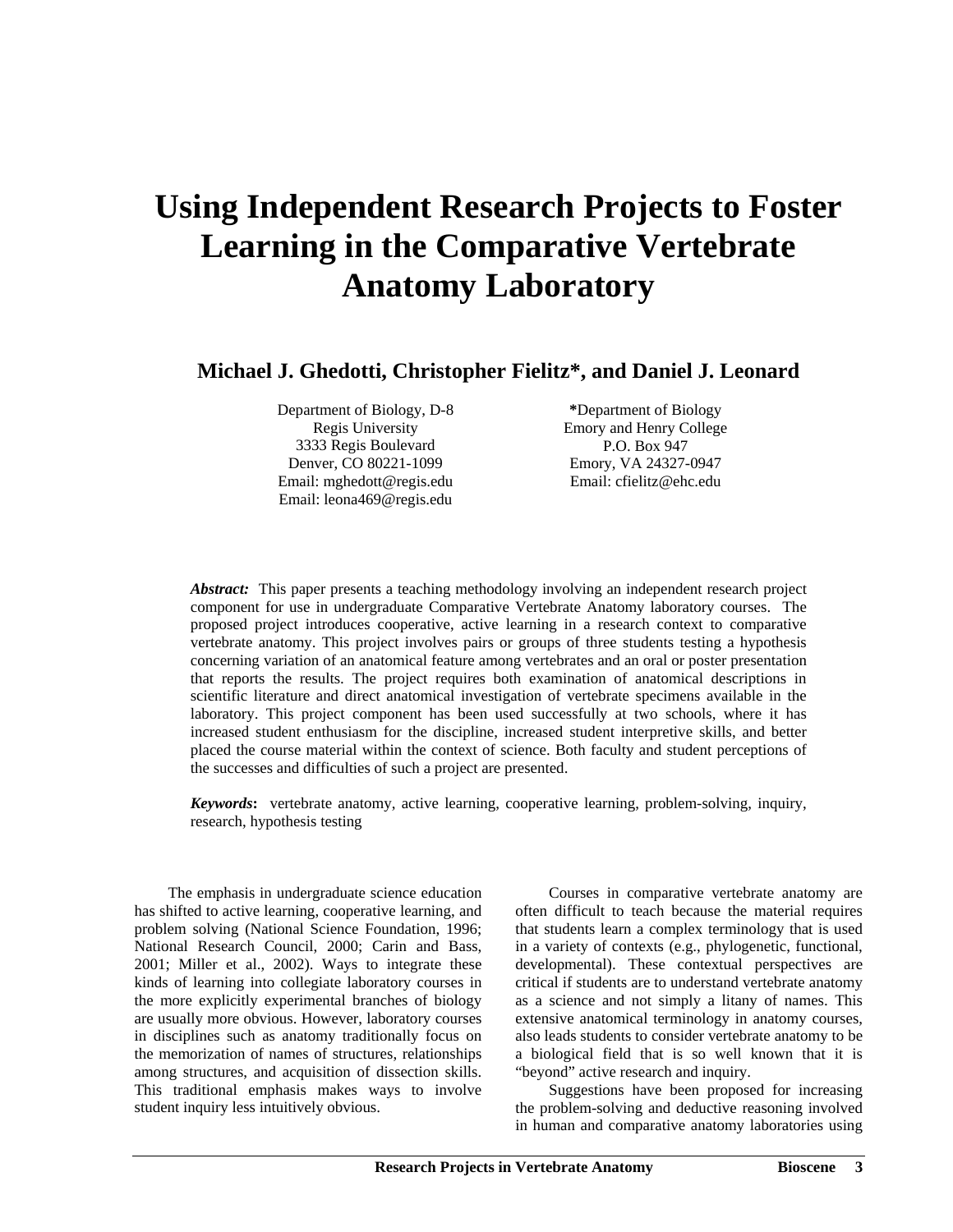investigative exercises (Chang, 2000; Koprowski and Perigo, 2000), clinical case studies (Cliff and Curtin, 2000; Peplow, 1998), brainstorming (Geuna and Giacobini-Robecchi, 2002), and model building (Shigeoka et al., 2000). These strategies are useful in providing both a context for the knowledge attained in the course and developing problem-solving skills. However, in addition to helping students learn the material we also were interested in linking laboratory activities directly to the research experiences that sustain the discipline and provide students with a sense of personal ownership that has been shown to increase retention of content (Clark et al., 2000). Contrary to student perceptions, comparative vertebrate anatomy is very much a field of active research in which students can verify or nullify hypotheses through direct observations.

This paper presents a teaching methodology involving an independent research project component for use in undergraduate Comparative Vertebrate Anatomy laboratory courses. This project component has been used successfully at two schools, Emory and Henry College and Regis University, and both faculty and student perceptions of the successes and difficulties of project are presented. Two authors are faculty members (M.J.G. and C.F.) and one currently is a student who has taken the course (D.J.L.).

#### **INDEPENDENT PROJECT METHODOLOGY**

#### **Overview**

This project involves pairs or groups of three students testing a hypothesis concerning the variation in an anatomical feature among vertebrates and an oral or poster presentation that reports the results. Allowing students to work in pairs or groups provides students with a collaborative learning experience and reduces

the workload of this demanding project on each student. The project is not simply a literature review and requires both examination of anatomical descriptions in scientific literature and direct anatomical investigation of vertebrate specimens available in the laboratory.

#### **Selecting and Refining a Hypothesis**

Early in the semester students begin by selecting an anatomical structure in which they have some interest. Students may choose any structure that is feasible to study within the limits of the facilities and specimens available, which is not explored in significant detail in lecture or laboratory. In discussing topics with students, telling them to pay some attention to function (or at least function as inferred from anatomical structure) likely will be helpful. The functional connection is especially important for structures such as muscles for which function can be clearly inferred from structure.

Once students select a structure, they propose a functional or evolutionary hypothesis to test. The hypothesis or question must be based on the students' knowledge of vertebrate relationships and anatomy, which will be somewhat limited early in the course. The instructor should help students develop clear hypotheses that can be tested with the specimens available for student examination. A proposed hypothesis could suggest that a structure will vary based solely upon function, based solely upon ancestry, or based upon some combination of the two. Hypotheses concerning development of structures typically are not reasonable given the specimens typically available. Students are encouraged to develop a more general hypothesis at the start that can be refined based upon some preliminary examination of specimens. (See Table 1.)

| <b>Initial Hypothesis</b><br>More active vertebrates will have<br>more<br>extensive coronary blood vessels.                                            | <b>Refined Hypothesis</b><br>Endothermic vertebrates, which typically have more<br>active lifestyles, will have more extensive coronary<br>vasculature and thus rely less upon oxygen from<br>blood in the heart lumen than ectothermic                 |
|--------------------------------------------------------------------------------------------------------------------------------------------------------|---------------------------------------------------------------------------------------------------------------------------------------------------------------------------------------------------------------------------------------------------------|
| Tetrapod vertebrates that use their forelimbs for<br>manipulation of objects will have more complex<br>muscles in the forelimb.                        | vertebrates.<br>Tetrapod vertebrates that typically move their<br>manus with greater precision will have a more<br>complexly divided forelimb musculature and these<br>muscles will have longer tendons connecting to<br>insertion points on the manus. |
| The ligaments supporting the liver in vertebrates<br>will be most similar in closely related<br>vertebrates regardless of how the vertebrates<br>move. | Similarity in the position, number, and extent of<br>hepatic ligaments in vertebrates will be similar<br>among more closely related vertebrates and will not<br>correlate with the type of locomotion utilized by the<br>animal.                        |

*Table 1. Initial student hypotheses and the refined hypotheses developed after examination of specimens and the primary literature.*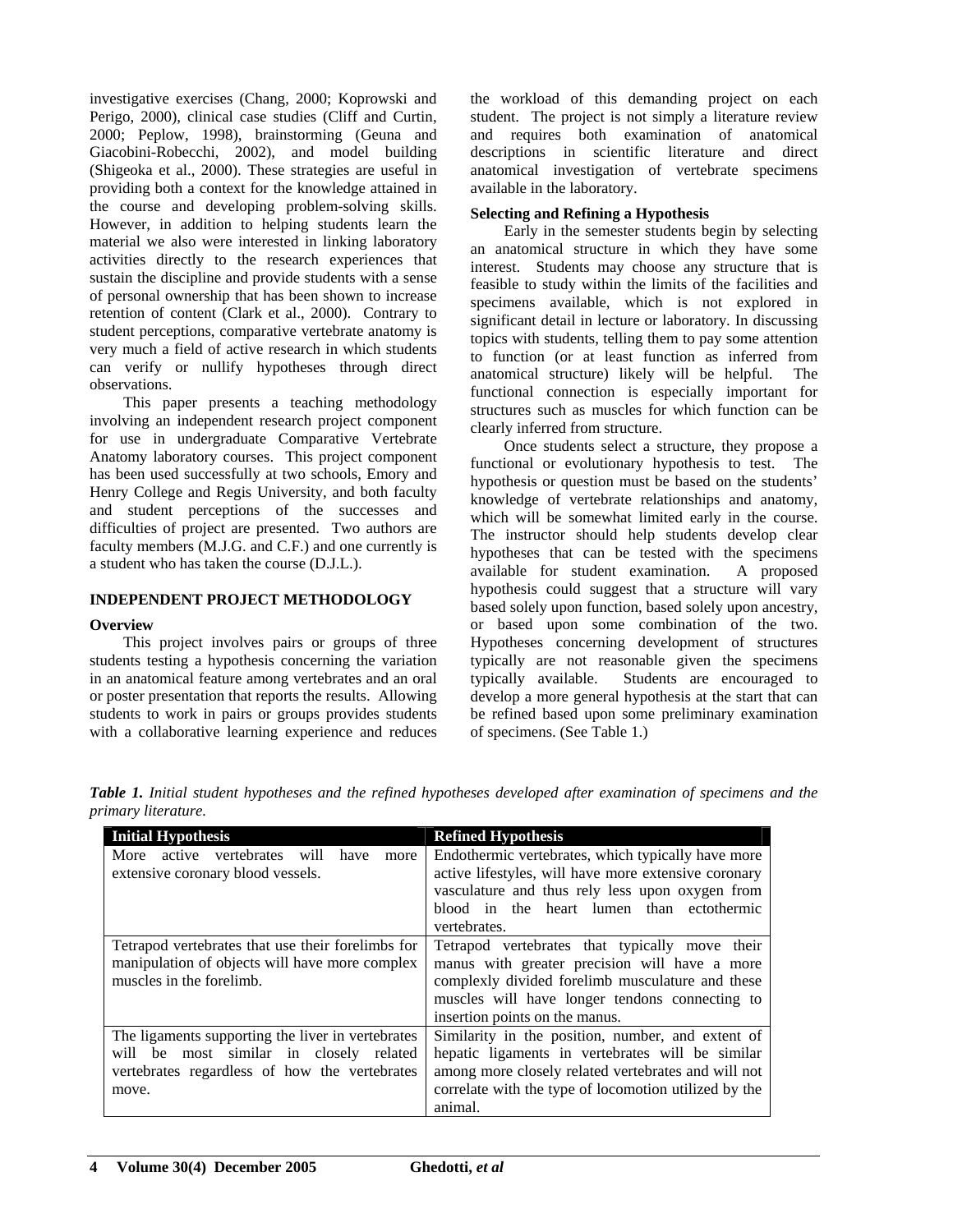As in any scientific study, students need to begin by looking into what already exists in the published literature. Literature work should begin early in the semester when specimens in the laboratory are not yet ready for dissection. To introduce students gradually into the primary literature, they can start with the lecture textbook and laboratory manual. If the structure(s) being studied by the students is not mentioned, then students read about any associated structures. After reading what is available in course materials, students continue their research in the library. Instructors can facilitate this process by placing some relevant works on reserve. It is important to let the students know that, unlike in some other areas of biology that employ rapidly changing techniques, the publication date of sources is not as important a concern in anatomy. Gross descriptions of anatomy from the 1800s and early 1900s likely still will be useful and relevant. However, it is helpful to warn students that some older sources give different names to structures based on past naming conventions or older hypotheses of homology. We expect that students get their data concerning human anatomy from the literature since we did not have access to a cadaver lab at either of our schools and the literature on human anatomy is extensive. Readings in the scientific literature should help students begin the process of refining their hypotheses. Requiring that students turn in preliminary hypotheses with an annotated bibliography to the instructor for grading early in the semester helps ensure student complete the projects before the end of the semester.

In general, functional hypotheses will require students to do some research on the function or physiology of the organism or structure to be studied. For example, a study exploring the hypothesis that the liver will be more complexly lobed in endothermic organisms requires that students know about and can categorize the thermal physiology of all the specimens examined. Students would need to know, not only that birds and mammals are endothermic, but that birds usually have higher metabolic rates and body temperatures than mammals and also that turtles, lizards, snakes, and crocodylians typically have a higher metabolic rate and usually maintain body temperature higher than amphibians.

#### **Initial Explorations**

A benefit of independent projects is that it makes it obvious to students that science in practice is a dynamic endeavor based on data. Students need to be encouraged to examine specimens as early as reasonably possible to start refining their hypotheses and determine if their hypotheses are testable based on the gross anatomical data that they can reasonably collect. It is often difficult to convince students to simply begin cursory examination of specimens and not begin an in-depth examination at the start as one

might run a series of planned experiments. This initial series of examinations is much like requiring students to perform a trial run of an experiment in molecular biology to refine the methods and ensure that the study is feasible (i.e., ensure that structures are visible, variable, and reasonable to examine given the methods available).

Students also need to determine which specimens they should examine. The best answer to the question "how many do I need to look at?" is "As many as you possibly can." However, the anatomical structures of some organisms will be more important in addressing the hypothesis. If the student's hypothesis concerns the correlation of a type of structure with a specific function, then the implication is that the similarity is due to function **NOT** due to ancestry. Therefore, finding two or more members of a closely related group that have differing function will be important data to use for supporting or rejecting the hypothesis. Conversely, if the student hypothesis concerns the correlation of a type of structure with ancestry, not with function, examining a range of organisms with different degrees of relatedness and different function would be needed for supporting or rejecting the hypothesis.

### **Gathering Data**

The gathering of data takes a significant amount of time and we arranged for students to have access to the laboratories outside of the class period. Students need to examine as many species and individuals as possible. Any hypothesis about anatomical evolution requires examination of more animals to be reasonably supported (or rejected). It is a good idea to remind students that anatomical structures often vary within species. Looking at a single cat does not necessarily provide a good base of knowledge concerning the anatomy of this species. We required student to keep a lab notebook for gathering data including sketches and prose descriptions. Students were told to specifically do the following:

- 1) describe the features of your structure that are relevant to the hypothesis being tested. It is not uncommon for students to have to reexamine specimens after looking at other specimens. Anatomists' perspectives often change after observing how a structure varies.
- 2) measure each specimen's size using standard anatomical measurements
- 3) identify each specimen's sex and its reproductive condition, sexual maturity or what stage of sexual activity it is at (e.g., prespawning female with ovary full of ova).
- 4) indicate the anatomical preparation and preservation of each specimen (e.g., double injected and preserved in Carosafe™).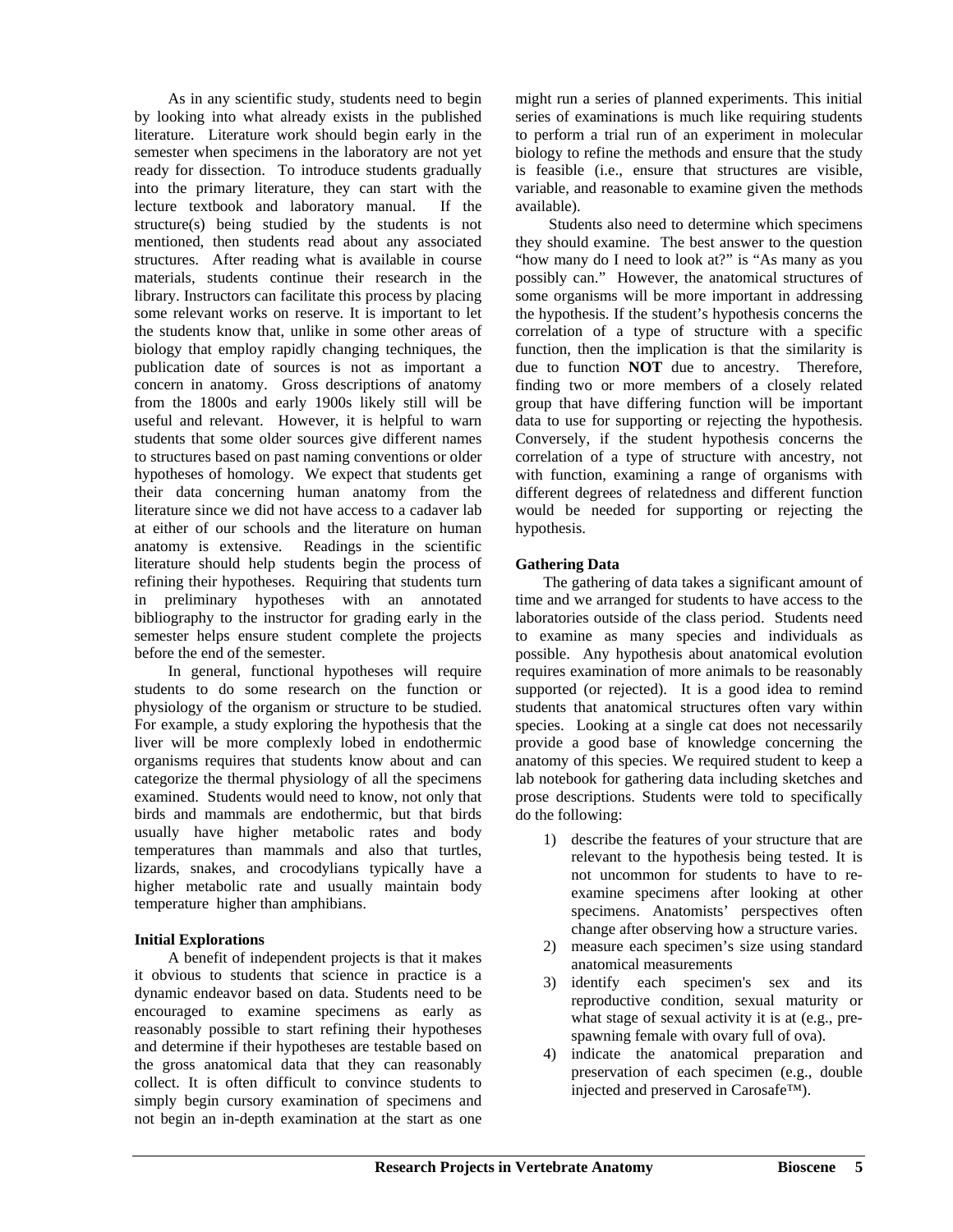5) indicate any individual peculiarities of each specimen, such as any damage or inferred pathology.

Students need to be cautioned that when dissecting specimens they must do as little damage as possible. If students need to dissect a bilateral structure, then they should be instructed to dissect only one side leaving the other intact. For reasons of economy and responsible use of specimens, we had each specimen examined by all the students who are studying its various anatomical features and required that students discuss any removal or destructive dissection with the instructor before proceeding.

#### **DRAWING CONCLUSIONS**

Students then need to interpret their many observations both to address their hypotheses and to generally understand what they have observed. We suggested the following to students.

- 1. Arrange rough drawings, descriptions, or summaries of the organs or structures of various organisms in a table with organisms grouped taxonomically.
- 2. Arrange rough drawings or very short descriptions of the variable organ or structure along the top of the phylogenetic tree provided in class.
- 3. Arrange rough drawings, descriptions, or summaries of the organs or structures in various organisms in a table with organisms grouped based on pertinent qualities mentioned in your hypothesis. (Physiology, Diet, Function, etc.)
- 4. Consider what anatomy would be intermediate between the anatomical forms you saw in the species you examined. Would these intermediates be functional?
- 5. Consider how each type of organ or structure would develop.
- 6. Consider the natural history/ecology of the organisms examined and how that natural history would affect the functioning of the organ or structure.
- 7. Remember that the flexibility, texture, and especially the color of structures can be altered by the method of preservation and injection used.

Students can then use their data to support or reject their hypotheses. Students should be reminded that a single conflicting datum is enough to reject a hypothesis.

#### **PRESENTING RESULTS**

Students should present their results in some format to the class. This allows students to see what other students have learned and provides a real impetus for students to synthesize what they have learned. We have used both scientific poster sessions and talks

involving visual aids. In both cases students are expected to answer questions about their research. The requirement that two (or more) students work together gathering data and producing a final presentation fosters the development of group skills and takes some of the pressure of the presentation off individuals. Opening the final presentation session to the academic and outside community gives the students a chance to illustrate their accomplishments and provides another incentive to take the whole process seriously. A digital camera is particularly useful, but not absolutely necessary, in allowing students to clearly show the structures they studied without spending a large amount of time illustrating.

#### **PROJECT BENEFITS**

#### **Direct Project Benefits**

A direct benefit of this type of project is that students come to understand one anatomical system in significant depth. The volume of material that is typically covered in a comparative vertebrate anatomy course means that students do not usually develop a comprehensive understanding of any single anatomical structure. This project provides students with some understanding of the overall complexity of vertebrate anatomy. Occasionally, students even identified errors or omissions in dissection guides. Independent-inquiry based projects in this instance and others clearly provide students with a sense of ownership of the material (Davis, 2002). A substantial benefit is the level of pride that the students take in their primary knowledge of "their" structure that has been shown to increase student retention of material (Clark et al., 2000; Rao and DiCarlo, 2001).

The project provides students with anatomical skills in dissection and examination of specimens. Repeated manipulation and examination of specimens result in students being more comfortable dealing with vertebrate tissues and organs. Students beginning the project may have trouble seeing variation or finding "their" structures. However, by the end of the project they are comfortable with the dissection and are able to recognize the types of variation that are anatomically significant.

#### **Indirect Project Benefits**

One of the most satisfying benefits of the project is the realization by students that anatomical inquiry is a science based on observation that can support or reject hypotheses. Students also quickly realize that dissection manuals are not the final authorities and that there is much that currently is not known about the anatomy of vertebrates. By directing their research projects to areas of interest, students also became aware that vertebrate anatomy is relevant outside of the classroom. For example, students interested in pursuing graduate work in physical therapy chose studies of muscle or ligament variation.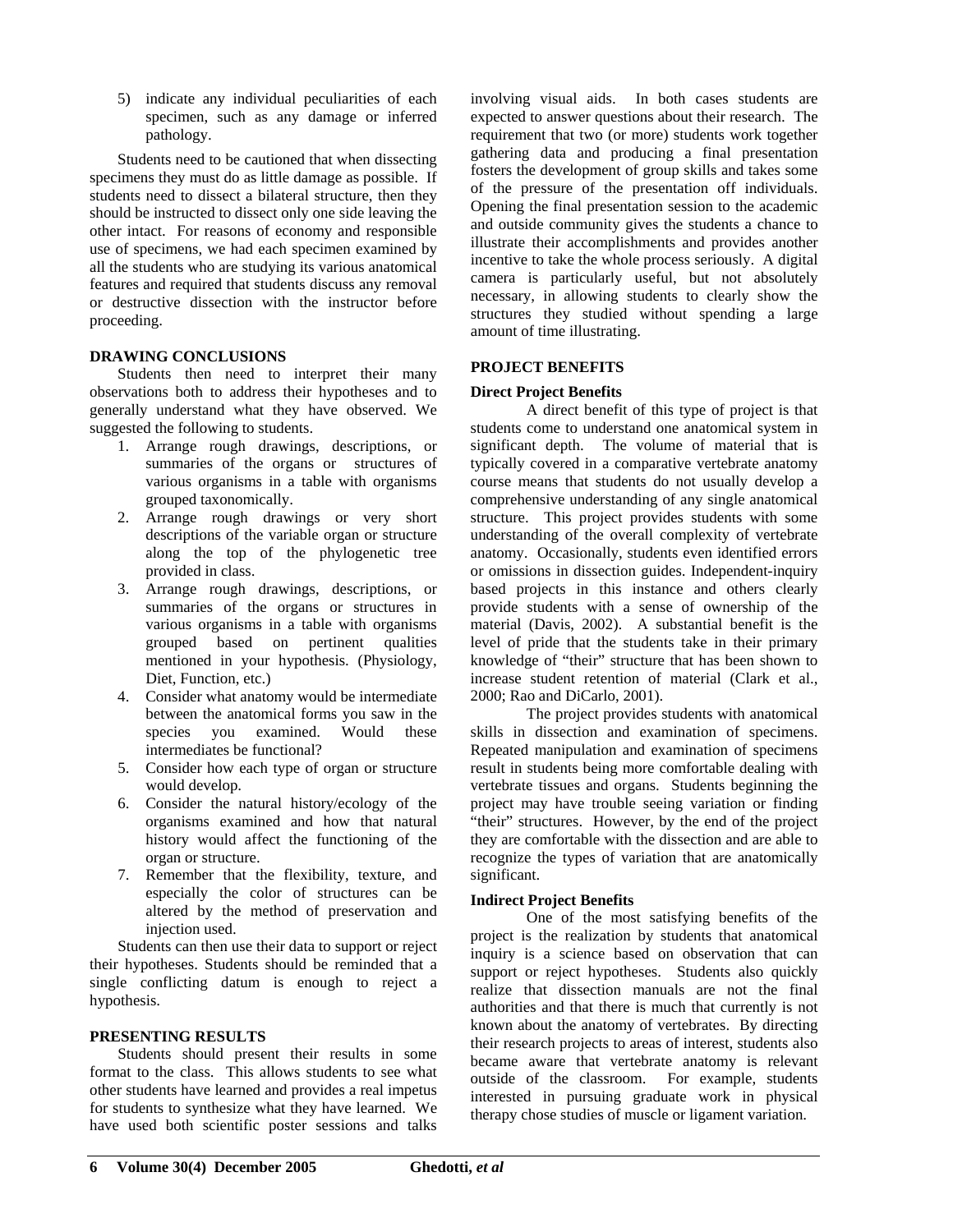As in most independent projects in courses, students developed an intimate understanding of how scientific inquiry proceeds. However, a particular benefit to this approach in a comparative anatomy course was the students' increased familiarity with anatomical terminology that clearly helped the students to be more comfortable than the more traditionally taught comparative vertebrate anatomy material. The projects also fostered an understanding of why fields like comparative vertebrate anatomy need to have such a complex terminology. The students needed precise terms to convey their results to each other as their projects progressed. Interestingly, for some students studying musculature, their learning was clearly extended beyond the classroom and into their daily lives when they went to the grocery store to purchase additional specimens for their study.

# **Project Concerns**

One significant concern about instituting an independent project component to the comparative vertebrate anatomy laboratory was that it reduced the amount of specific content that can be covered. Like Chang (2000) we had to reduce the laboratory coverage to incorporate inquiry activity into the course, and we chose to decrease the time spent on overall musculature, focusing more on the anterior musculature. We did not consider this reduction to be a serious loss because of the benefits cited above.

Another significant concern is the workload involved in an independent project. Independent projects require a significant time investment on the part of students and the instructor. This does not differ from independent projects instituted in other areas of biology. However, the types of observations necessary in an anatomical study usually require more time than typically is available in one or two laboratory periods set aside for the project. An anatomical project is not like an experiment that can be planned to start and stop at very specific times. It was occasionally difficult to effectively convey to the students the need to start early and that anatomical data require checking and rechecking. When including a project like this, the course needs to be adjusted so that too many demands are not placed on the students at the same time. A comparative vertebrate anatomy independent-project also requires some additional planning. Students need safe access to laboratories and specimens, often outside of class time.

Instructors need to purchase specimens of additional species for student examination. The traditionally studied dogfish sharks (*Squalus acanthias*), mudpuppies (*Necturus nebulosus*), and cats (*Felis cattus*) are useful in the independent projects but they are not sufficient for most students' projects. Instructors should buy one or two individuals of a variety of species, many of which are much less expensive than cats. Some examples used include freshwater dogfish (*Amia calva*), perch, turtles, American chameleons (*Anolis* sp.), snakes, pigeons, chickens, rats, rabbits, and minks. If the school is located in a rural area, students can be encouraged to bring in road kill, provided that the instructor has obtained and distributed copies of the proper permits and there is refrigeration for the specimens. Fetal pigs are not as highly recommended because of their earlier stage of development which means that they are less directly comparable to adult specimens. Students initially complained that they had no "talent" in making sketches of their observations. Digital technology such as a digital camera and microscope attachment can be employed. This allowed the students to document their work and alleviated some of the worries that the students had concerning illustrations. However, it is always valuable to have students sketch some part of the structure. Sketching forces close observation and encourages kinesthetic learning.

# **ASSESSMENT**

Evaluation of the independent research project was informal involving written course evaluations and individual student interviews. Generally, students considered the independent project to have been a valuable experience that contributed to their knowledge and appreciation of the discipline of vertebrate anatomy. The most frequently cited student concerns were centered on the amount of work required to complete the independent project while still being held responsible for learning much of the "typical" comparative vertebrate anatomy laboratory content. Students usually suggested a reduction of the "typical" material as opposed to elimination of the independent project. The instructors clearly noted an increase in student enthusiasm and a reduction in complaints about the complex terminology of anatomy. This was particularly noticeable in students who were doing poorly in either the lecture, or on lab exams that required memorization of structures. The instructors were also satisfied that students were able to recognize vertebrate anatomy as a field, like other fields in biology, which is based on testing assumptions using empirical evidence.

# **CONCLUSIONS**

An independent research project component implemented in undergraduate Comparative Vertebrate Anatomy laboratory courses at Emory and Henry College and Regis University was successful at actively engaging students in the field of comparative vertebrate anatomy as a science. Although implementing such a project does require time, consideration, and organization on the part of the faculty member and the students the benefits of such a project are tangible. The project engaged students as scientists, honing their interpretive skills as well as their technical anatomical skills. In addition, the